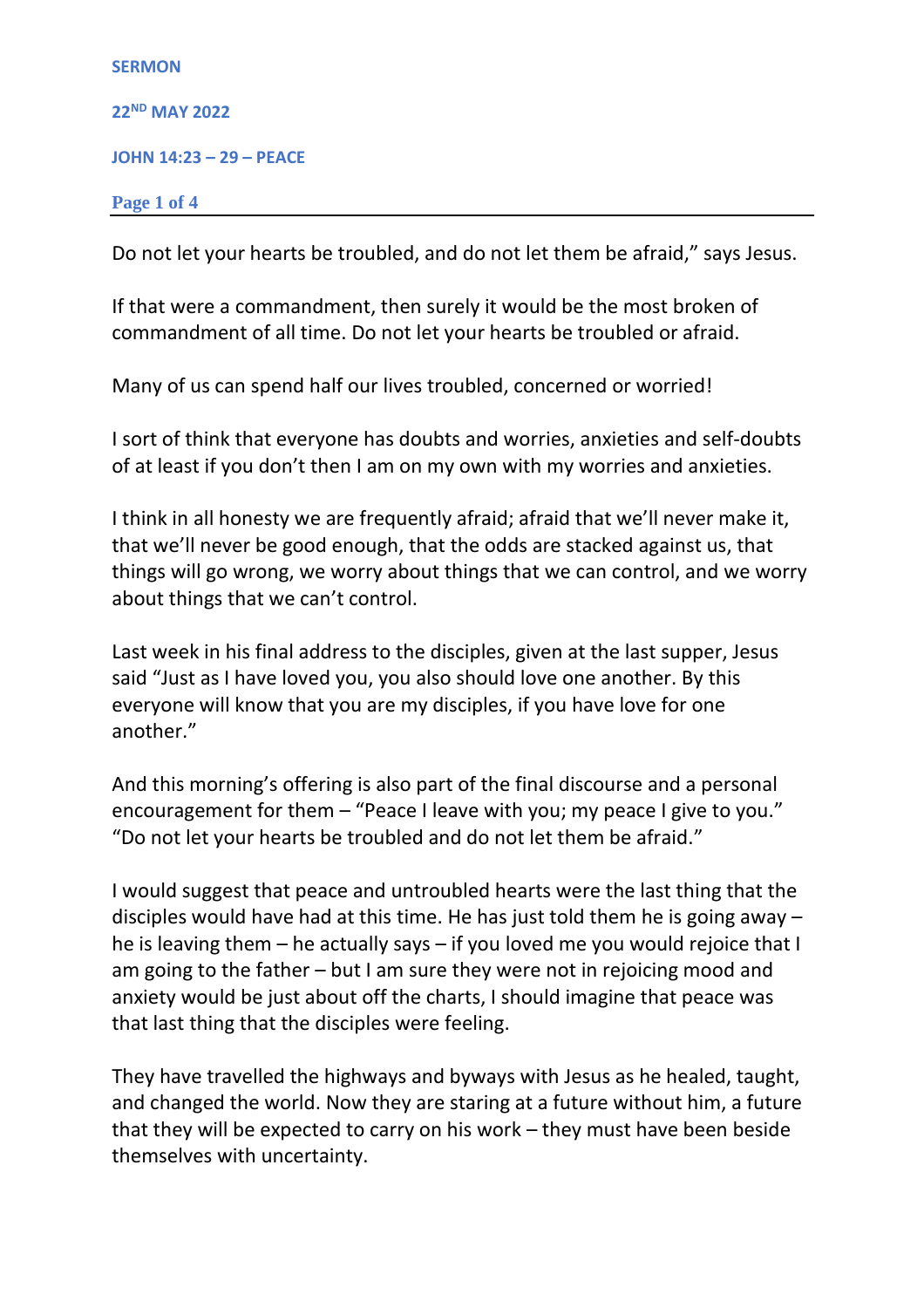```
SERMON
22
ND MAY 2022
JOHN 14:23 – 29 – PEACE
Page 2 of 4
```
In 2016 Forbes dot com ran a survey and asked people – what do you most want – above all else what do you want?

The top 4 things were Happiness, Money, Freedom and Peace the other 6 were Joy, balance fulfillment Confidence Stability and passion.

I was interested that Love did not feature in the top 10 – maybe it was number 11.

Of the top 4 I can see the desire for happiness – everyone wants to be happy and money – we could send a whole program of sermons on money but I do understand why it is is the top 4.

Freedom – I don't know what the definition of freedom was in this case – freedom from oppression, freedom from health issues, money issues, it is certainly something that should feature in the top 4..

Now peace. I think that truth be told peace probably trumps them all. If they were told to choose 1 and not 10 peace would be neck and neck with happiness. After all who doesn't want peace in all its various forms "Peace and tranquillity." "Inner Peace." "World peace." Maybe "Just a bit of peace and quiet." And at the end we all want to, "Rest in peace."

But peace is often a rather difficult concept.

The professional peace negotiators who work tirelessly in the world's trouble spots will tell you that the name of the game is to try and come to an agreement between the parties where neither feel they have sold out and lost face.

Most often, all that is achieved is an uneasy truce, a fragile peace, which is about winners and losers, victors and victims. But the bitterness remains to erupt another day. divorce lawyers, political negotiators and Human resource specialists will tell us the same thing – in our quest for peace everyone wants peace but no one wants to lose out, not get their fare share, we want peace but on our terms.

This makes Jesus' words very poignant "Peace I leave with you; my peace I give to you, but not as the world gives," there is clearly an acknowledgement that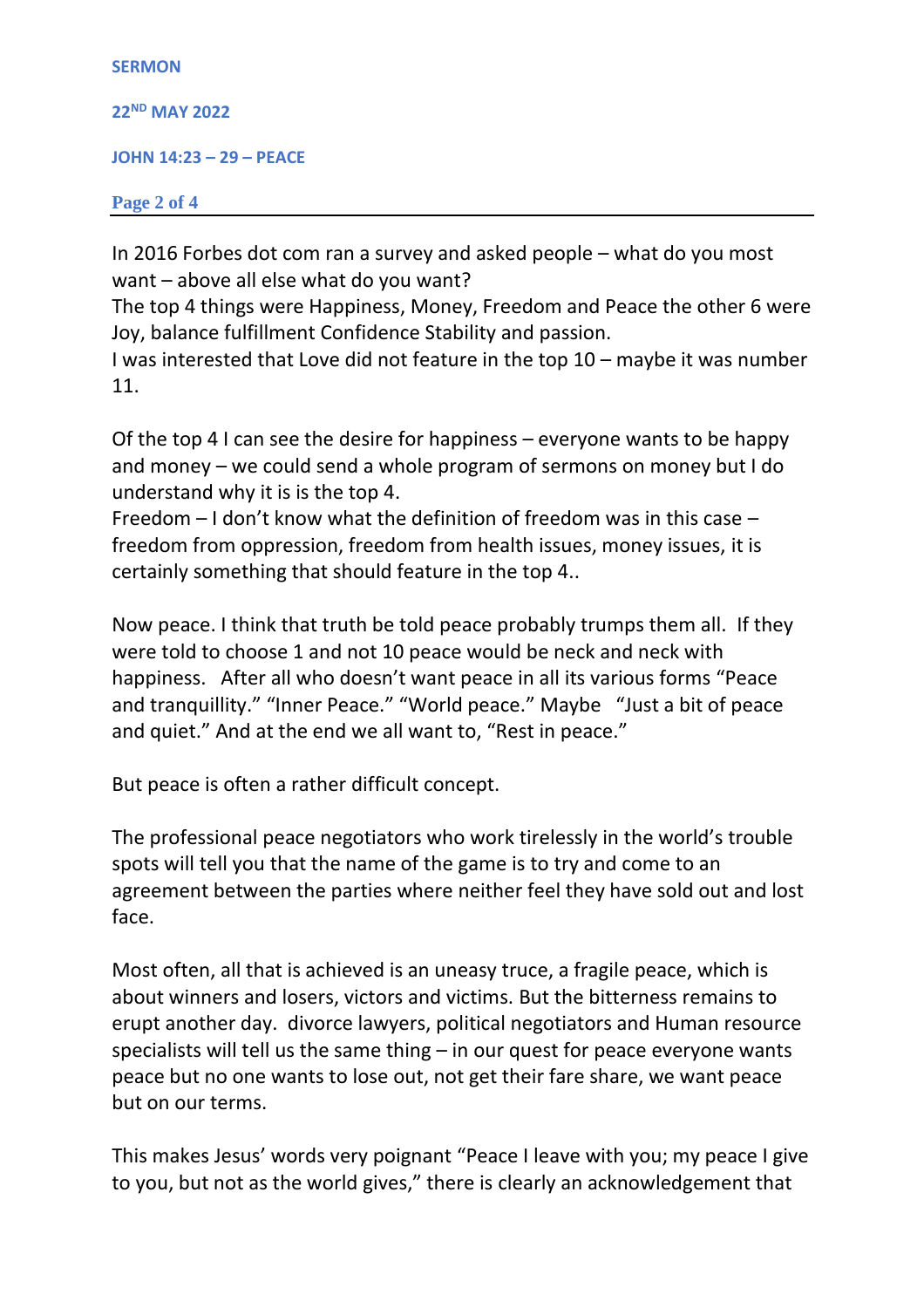```
SERMON
22
ND MAY 2022
JOHN 14:23 – 29 – PEACE
Page 3 of 4
```
we hunger for something better than the fragile peace of a worldly agreement.

What we crave is real peace. Peace without bitterness and humiliation. Peace without casualties and victims. Peace that does not come through the sacrificing of someone's integrity, interests and dignity. Peace that doesn't just look good to others; but feels good to be part of.

Jesus says, "My peace I give you; not as the world gives. Do not let your hearts be troubled, and do not let them be afraid." Peace without troubled hearts or fear. Absolutely that's what we are hungering for.

If Jesus had just left it at that – I offer you peace in fact I give you peace – one could think great but how does that happen – it is almost offered peace without the action to go with it.

Jesus in this final speech tells them – I have said these things to you while I am still with you – but the advocate, the Holy Spirit, whom the father will send in my name will teach you everything and remind you of all that I have said to you.

The English word Advocate is used but the Greek word that would have been originally written is "paraclete"

Paraclete, when it has been translated is akin to "comforter", or "counsellor", or "advocate".

Christ says "Let not your hearts be troubled, and do not let them be afraid," for "the Holy Spirit, whom the Father will send on my authority, will teach you everything and remind you of all I have said"

Jesus was going but the Holy Spirit was coming and it is the Holy Spirit that will be our comforter, that will calm our hearts in times of trouble, it is the Holy Spirit that will comfort when we are afraid.